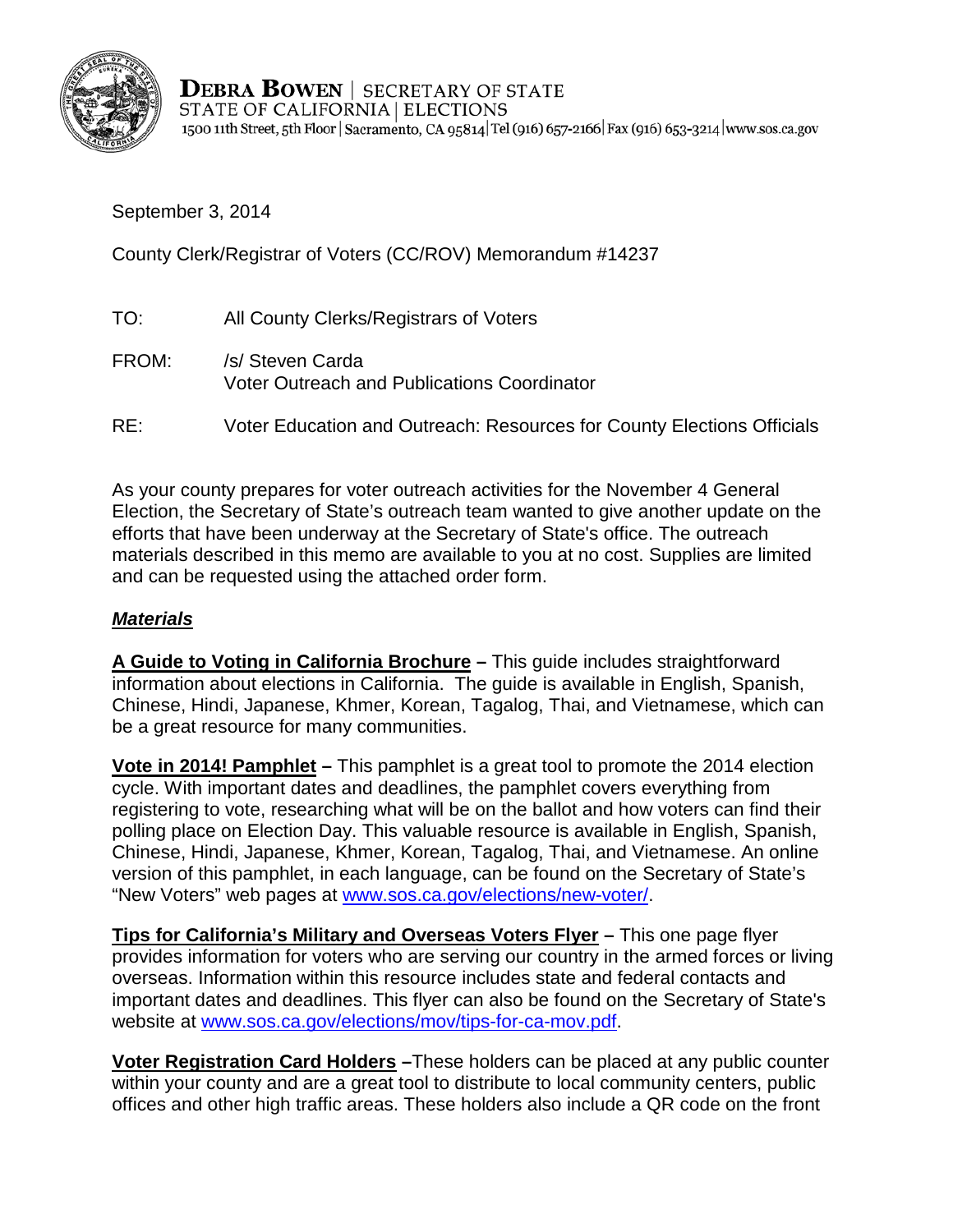CC/ROV # 14237 September 3, 2014 Page 2

so that people can scan using their smart phone and be directed to California's Online Voter Registration Application System. The holders are offered in two designs and in English only.

**Public Service Announcements (DVD)** – With the right message, you can turn any office waiting room, community meeting or other place where people gather into an opportunity to educate voters. The Secretary of State's office has designed public service announcements to help. The announcements cover all the basics of taking part in elections and are available online in English and Spanish. These messages can be viewed on our website at [www.sos.ca.gov/elections/nvra/psa/.](http://www.sos.ca.gov/elections/voter-registration/nvra/training/psa/)

**Time Off to Vote Posters –** These posters are a great resource for employers to post in their office space to promote democracy. These notices are available in English and Spanish and can be ordered from the Secretary of State's office or printed online at [www.sos.ca.gov/elections/time-off-to-vote.htm.](http://www.sos.ca.gov/elections/time-vote-notices/)

**Voter Bill of Rights Posters –** These posters are a convenient way to ensure all voters know their rights as a participant in their democracy. These posters are available in English, Spanish, Chinese, Hindi, Japanese, Khmer, Korean, Tagalog, Thai, and Vietnamese and can be ordered through our office or printed online at [www.sos.ca.gov/elections/voter-bill-of-rights/voter-bill-of-rights.pdf.](http://elections.cdn.sos.ca.gov/voter-bill-of-rights/voter-bill-of-rights.pdf)

#### *Other Resources and Projects*

**Register To Vote Buttons –** These buttons can be placed on any website to promote online voter registration. Available in ten languages, these buttons are an outreach tool that state and local governments, organizations, businesses, schools, etc. can use. When people click on the register to vote button, they are directed to the online voter registration application. Samples and instructions on how to add these buttons are posted on our website at [www.sos.ca.gov/elections/bug/bug.htm.](http://www.sos.ca.gov/elections/register-vote-buttons/)

**California Online Voter Registration Application QR (Quick Response) Code –** QR codes are a great resource for voters "on the go." These images can be scanned with smart phones and will automatically direct the user to the online voter registration application. The online voter registration application QR code can be printed on stickers, used in outreach pamphlets and gives people the option to scan the QR code and complete a voter registration application online. To see an example of how the Secretary of State's office used the QR code, please see the "Vote in 2014!" publication at [www.sos.ca.gov/elections/new-voter/pdf/vote-in-2014.pdf.](http://elections.cdn.sos.ca.gov/new-voter/pdf/vote-in-2014.pdf) Instructions on how to add the QR code can be found at [www.sos.ca.gov/elections/bug/bug.htm.](http://www.sos.ca.gov/elections/register-vote-buttons/)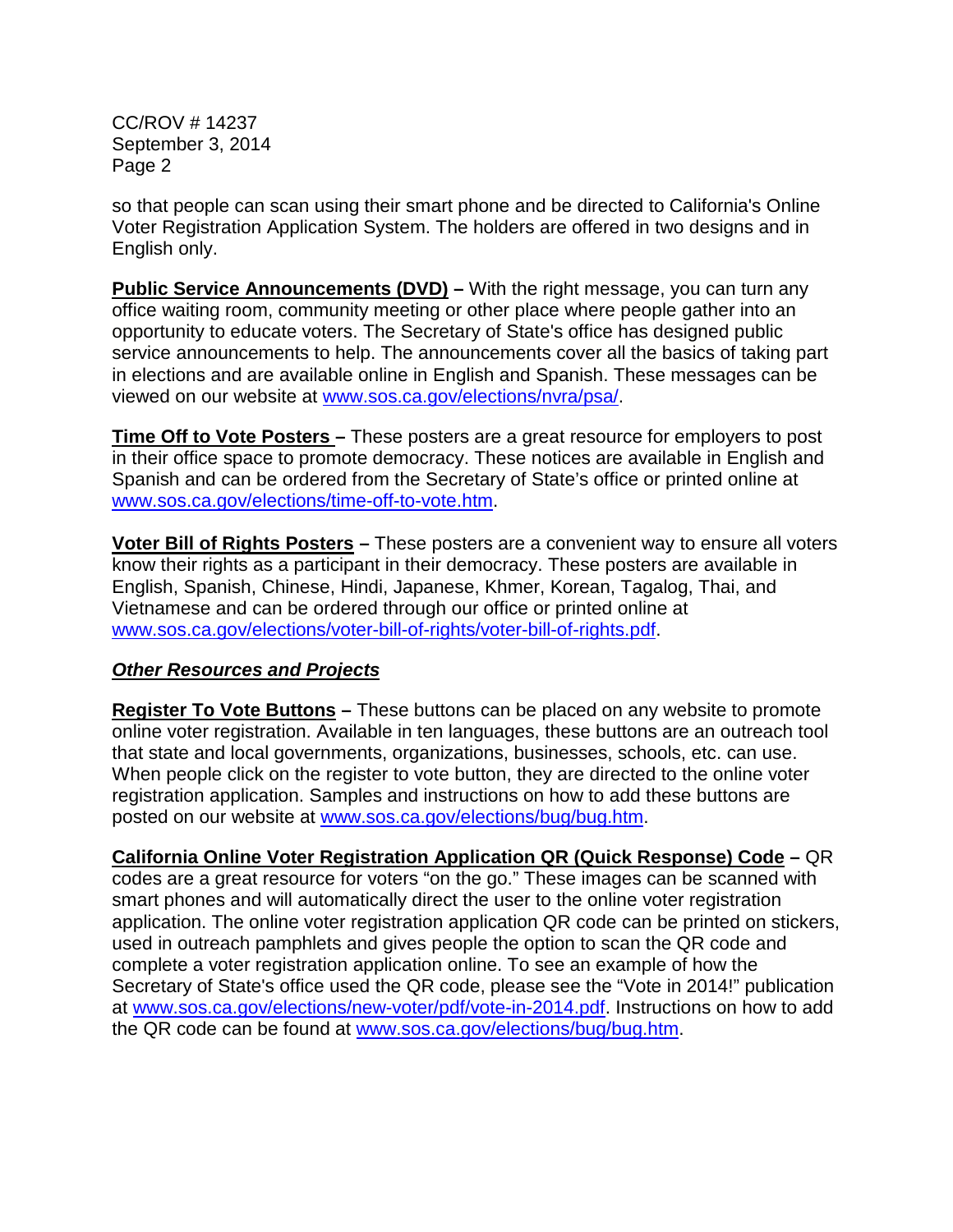CC/ROV # 14237 September 3, 2014 Page 3

**California Voter Registration Week –** Help inspire people to take part in the November 4 General Election during California Voter Registration Week, September 21- 27. California Voter Registration Week includes National Voter Registration Day, which is September 23. Go to [www.sos.ca.gov/elections/voting-in-california](http://www.sos.ca.gov/elections/voting-resources/voting-california/) for more information.

**New Voters Resource –** Another online resource that you might find useful are the "New Voters" web pages at [www.sos.ca.gov/elections/new-voter/.](http://www.sos.ca.gov/elections/voting-resources/new-voters/) These pages were expressly created for people who will soon become eligible to vote (as new citizens) or who are just new to voting. It comes in English, Spanish, Chinese, Hindi, Japanese, Khmer, Korean, Tagalog, Thai, and Vietnamese and provides easy access to all the basic tools people need to become active voters.

**MyVote Democracy at Work Project –** To build on your existing outreach activities, you may be interested in the Secretary of State's Democracy at Work Project. The project invites businesses, state and local government and nonprofit organizations to help strengthen democracy by encouraging employees, customers and members to participate in elections. The project makes it easy, with a choice of sample messages, newsletter text, website buttons and other handy tools designed to inspire and prepare people to become voters. It recognizes the civic spirit of everyone who takes part with an optional listing on the MyVote Democracy at Work Project web page. For more information about the project visit: [www.sos.ca.gov/elections/myvote-democracy-at](http://www.sos.ca.gov/elections/myvote-democracy-work-project/)[work-project/.](http://www.sos.ca.gov/elections/myvote-democracy-work-project/)

**MyVote Student Mock Election –** The Secretary of State is again teaming up with the Superintendent of Public Instruction for a statewide student mock election this year on October 28, 2014. This statewide mock election is an excellent way for schools in California to get involved in educating future voters. Visit the mock election web page frequently for updates and more information. You may wish to encourage schools in your county to sign-up to participate in the mock-election. Registration is open. Visit the MyVote Mock Election web page at [www.sos.ca.gov/elections/studentmockelection.htm.](http://www.sos.ca.gov/elections/student-mock-election/)

Please contact me at (916) 657-2305 or Steven.Carda@sos.ca.gov if you have any questions.

Thank you.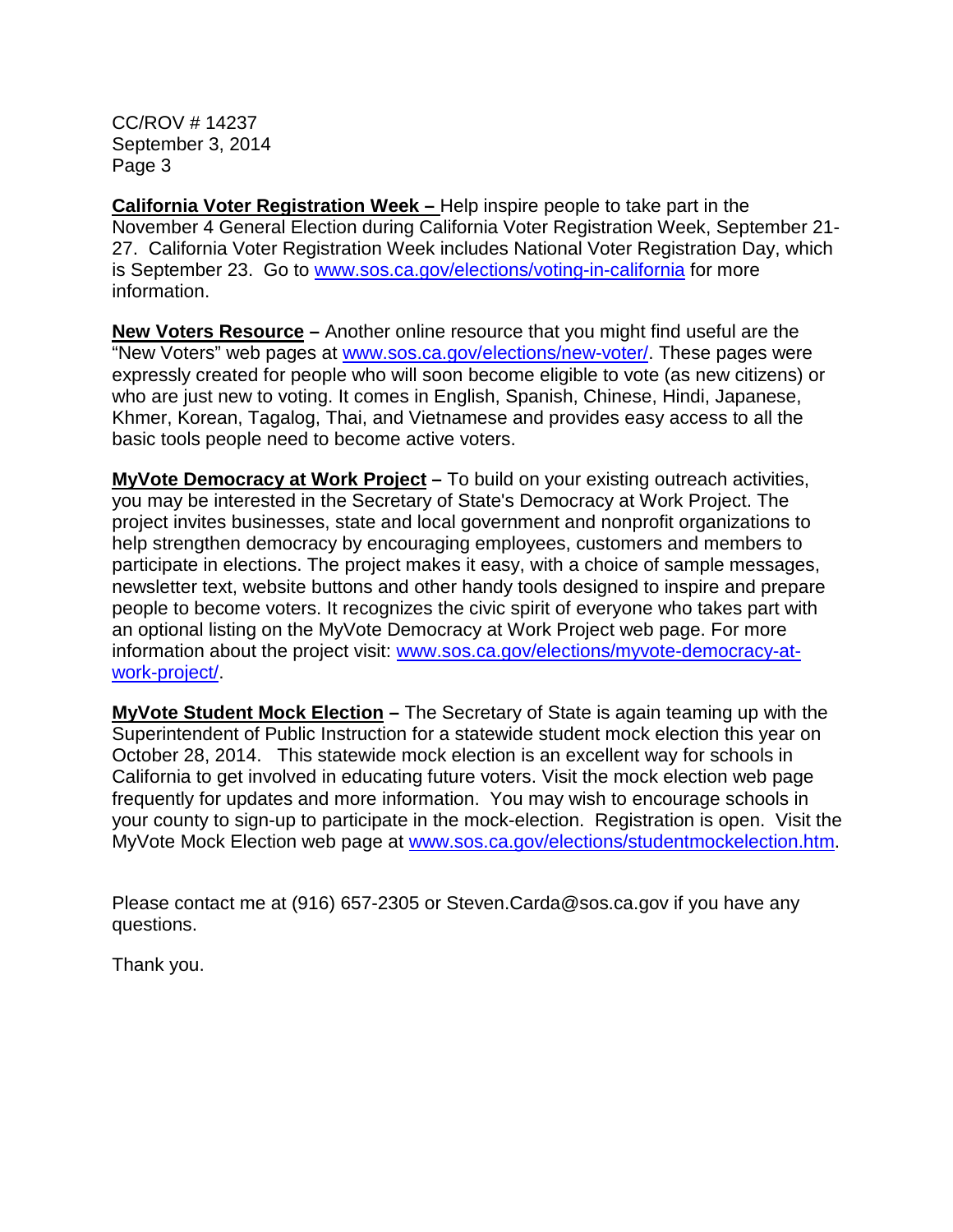# **Voter Education and Outreach Materials Order Form**

For each item, please indicate the quantity of each language you are requesting.

# **Contact Information:**

| County:                 |  |
|-------------------------|--|
| <b>Contact Name:</b>    |  |
| <b>Mailing Address:</b> |  |
| City, State & Zip:      |  |
| Email:                  |  |
| Phone:                  |  |

## **A Guide to Voting in California Brochure:**

| A GUIDE TO<br>VOTING IN<br><b>CALIFORNIA</b><br><b>MY VOITE</b>                                                                                                                                                     | English:<br>Hindi:<br>Korean:<br>Vietnamese: |  | Spanish:<br>Japanese:<br>Tagalog: |  | Chinese:<br>Khmer:<br>Thai: |  |  |  |
|---------------------------------------------------------------------------------------------------------------------------------------------------------------------------------------------------------------------|----------------------------------------------|--|-----------------------------------|--|-----------------------------|--|--|--|
| Vote in 2014! Pamphlet:                                                                                                                                                                                             |                                              |  |                                   |  |                             |  |  |  |
| <b>VOTE IN</b><br>2014!<br>+ June 3<br><b>Direct Primary Election</b><br>November 4<br><b>General Election</b><br>Polls are open from<br>0 a.m. to 8:00 p.m. on Election Da<br>NY VOICE. MY CHOICE<br><b>MYVGTE</b> | English:<br>Hindi:<br>Korean:<br>Vietnamese: |  | Spanish:<br>Japanese:<br>Tagalog: |  | Chinese:<br>Khmer:<br>Thai: |  |  |  |

# **Military and Overseas Flyer:** English only



California Secretary of State<br>
www.scis.cn.gov<br>
(800)345-YOTE (8683)

Electronic file will be sent to email address:

\_\_\_\_\_\_\_\_\_\_\_\_\_\_\_\_\_\_\_\_\_\_\_\_\_\_